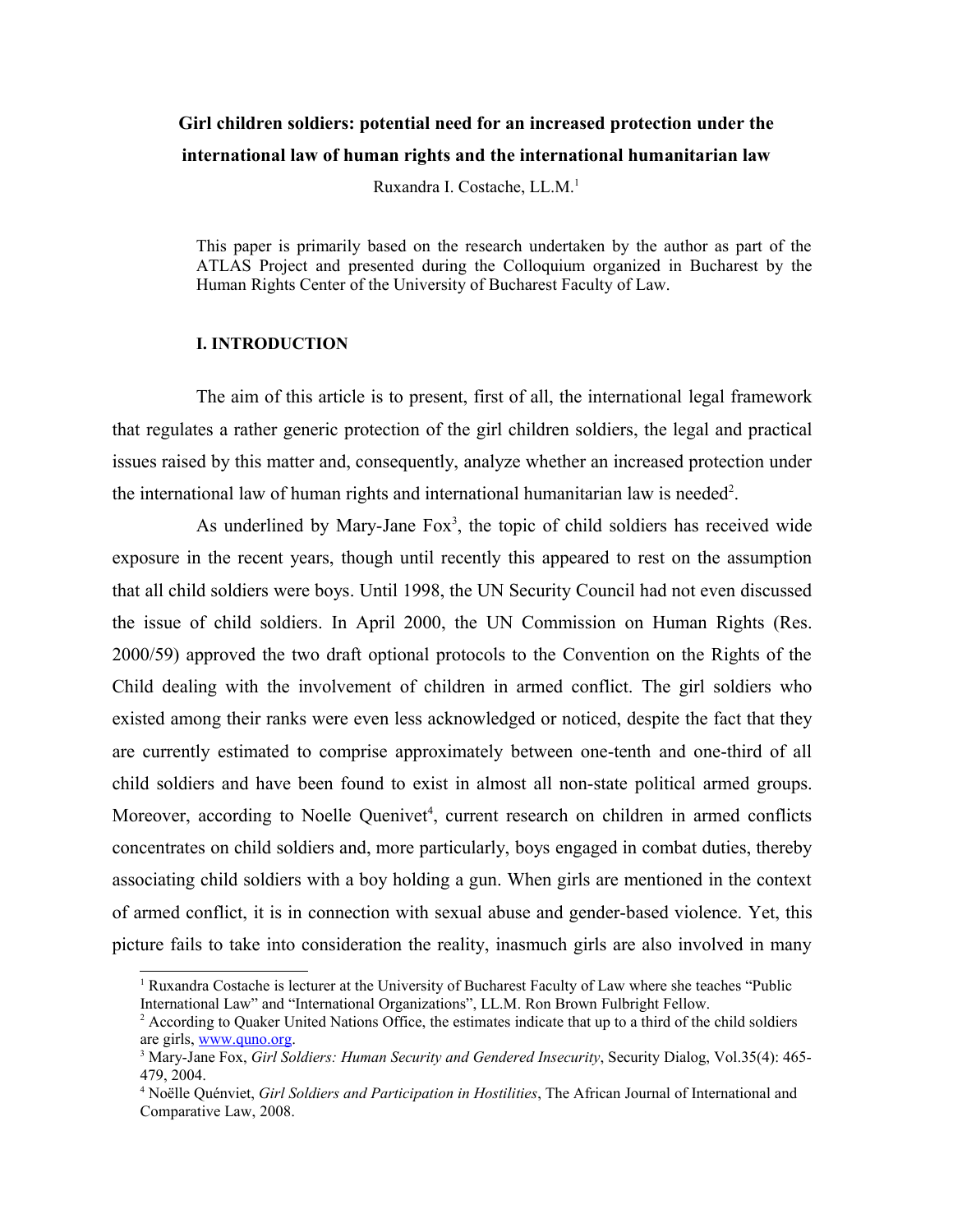activities relating to fighting. In addition to performing many of the duties that boy soldiers do, girls perform other duties. Specifically during the war in Sierra Leone (but reportedly also in Burundi, Uganda, Liberia, Democratic Republic of Congo and Angola), girl soldiers not only fought, but mined for diamonds and fulfilled other duties for armed groups, such as spying, cooking, cleaning and performing sexual services.

Nevertheless, the study of girl soldiers still falls within the larger issue of child soldiers, primarily because both boy and girl soldiers legally belong to the special category of minors or children, and as such are entitled to specific rights and protection. However, it is clear there is an additional and disturbing gendered component to the girls' experience and this has increasingly demanded more attention.

The use of girl children soldiers is an issue unsolved yet by the international law – neither from its human rights perspective, nor the humanitarian law perspective. Existing international laws addressing child soldiers had failed to address the complexities of the girl soldier experience; new laws created in response to the campaign against child soldiers further exacerbated this gender imbalance. Nonetheless, facing the existing situations in many countries in Africa, in some Latin American countries or in East Asia, we witness the creation of an emerging legislation in this respect with many international organizations, non-governmental organization, as well as internationally reputed scholars raising vocally the importance of a much better defined and conceptualized legal framework with respect to the use of girl children soldiers by armed forces and groups.

The issue, nevertheless, requires introspection from both angles and needs both an *a priori* approach (for prevention purposes), as well as an *a posteriori* approach (for correction and/or sanctions purposes; or, at least, from a perspective related to the social reintegration of the victims' need).

The international legal provisions in this respect are better defined with respect to the protection of women and the protection of children. One may say that girl soldiers fall somewhere at the edge between the two. It should be pointed out that the issue of girl soldiers is first and foremost a child-protection issue, and perhaps should only be linked to theories on women in conflict in limited ways. It is equally true that, while according to the law the primary girl soldiers' identity is that of a child, rather than a women, though according to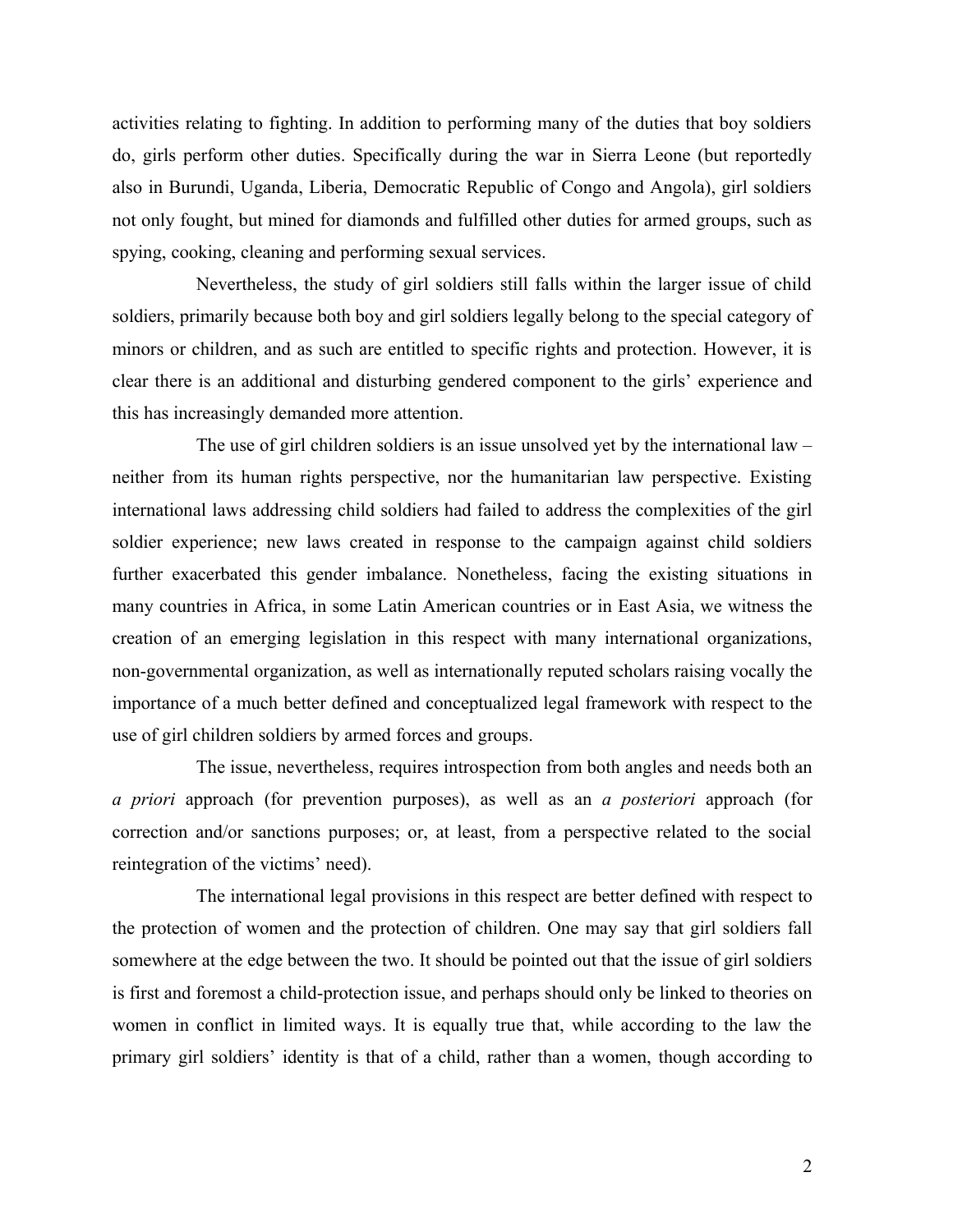their experience, they are targeted for specific maltreatment because they are female who are vulnerable and unprotected victim.

The level of vulnerability of this category of individuals – girl children – requires a more special attention within the broader concept of child soldier. Why a special attention for girls?

Apart from the already regulated aspects of the (1) direct involvement in hostilities of children and (2) the voluntary and involuntary recruitment of the children in armed forces which are going to be subject of a further analysis, additional features of vulnerabilities should be taken into consideration when analyzing the implications of girl children soldiers in armed conflicts:

- girls are physically more vulnerable than boys;
- girls are more easily and often subject to sexual abuses; they are frequently used for sexual purposes;
- implicitly they are much often exposed to serious health and mental diseases;
- girls give birth to children that are furthermore, at their turn, rejected by the community and society;
- girls themselves are likely to be stigmatized and rejected by their community if it is known that they have been used by and armed force or an armed group.

As underlined by the "Paris Principles and Guidelines on Children Associated with Armed Forces or Armed Groups" (adopted in February  $2007$ )<sup>[5](#page-2-0)</sup>, in general, the situation of girls can be very different in relation to: (i) the reasons and manner in which they join the armed forces or armed groups, (ii) the potential for their release, (iii) the effects that the experience of being in the armed force or armed group has on their physical, social and emotional well being; and (iv) the consequences this may have for their ability to successfully adapt to civilian life or reintegrate into family and community life after their release.

<span id="page-2-0"></span><sup>&</sup>lt;sup>5</sup> The Paris Principles, Principles and Guidelines on Children Associated with Armed Forces or Armed Groups, February 2007.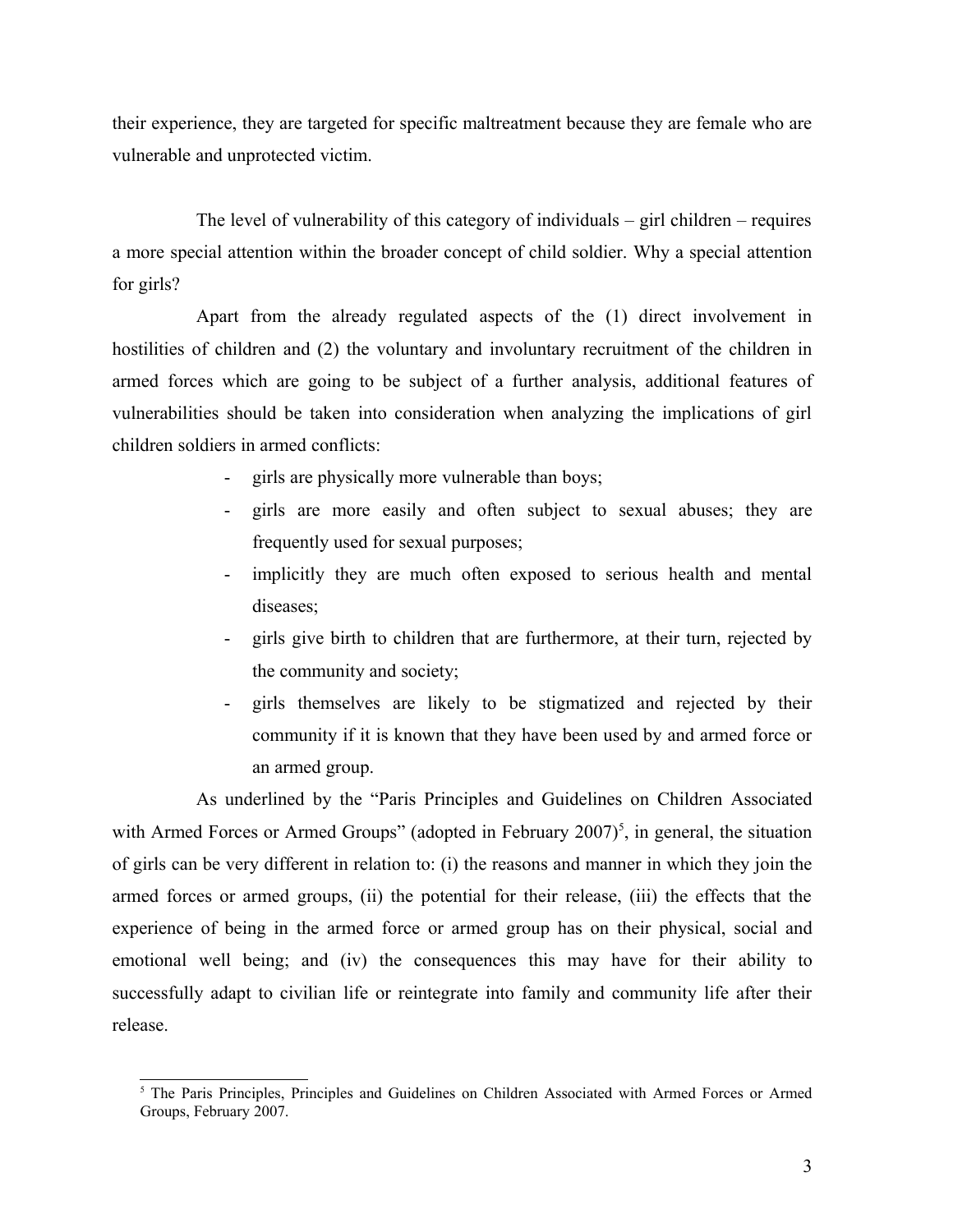## **II. APPLICATIONS OF THE CURRENT LEGAL STANDARDS TO GIRL SOLDIERS**

The use of girl soldiers and its other derivative consequences are currently condemned by international humanitarian law rather than international human rights law. The international covenants do not address in a specific manner the question of whether girl children soldiers should receive a special human rights protection before or in parallel with a humanitarian law protection.

The following is a summary of the **general legal framework** that provides potential international legal instruments (conventional provisions, statutes of international tribunals, soft-law provisions) aiming to prevent and punish the unlawful involvement of girl soldiers in armed conflict situations (or with relevance for this subject matter).

### **1. The UN Convention on the Rights of the Child**

The Convention<sup>[6](#page-3-0)</sup> is progressive in many respects, by going to great lengths to protect both boys and girls from human rights abuses. Girls who are sexually abused during armed conflict situations tend to fall through the enumerated protections laid out in the Convention. Several articles of the Convention address specific human rights abuses that girls face all over the world. Moreover, as Cynthia Price Cohen has pointed out<sup>[7](#page-3-1)</sup>, the Convention breaks the "linguistic tradition" of using the masculine singular possessive pronoun. Throughout the Convention, the term "child" is used whenever is possible; in situations in which it is necessary to use a singular possessive pronoun both "his" and "hers" appear.

Hence, the relevant provisions of the Convention from our perspective are:

 $\triangleright$  It mentions in Article 2 paragraph 2 that: "States parties shall take all appropriate measures to ensure that **the child is protected against all forms of discrimination** (including the discrimination based on gender) or punishment";

<span id="page-3-0"></span><sup>6</sup> Convention on the Rights of the Child, U.N.G.A Res. 44/25, 44 UN GAOR, Supp. (no.49), UN Doc. A/44/49, November 20, 1989, 1577 UNTS 3 (entered into force on September 2, 1990).

<span id="page-3-1"></span><sup>7</sup> Cynthia Price Cohen, *The United Nations Convention on the Rights of the Child: a Feminist Landmark*, 3 WM. & Mary J. Women & L. 29, 41 (1997).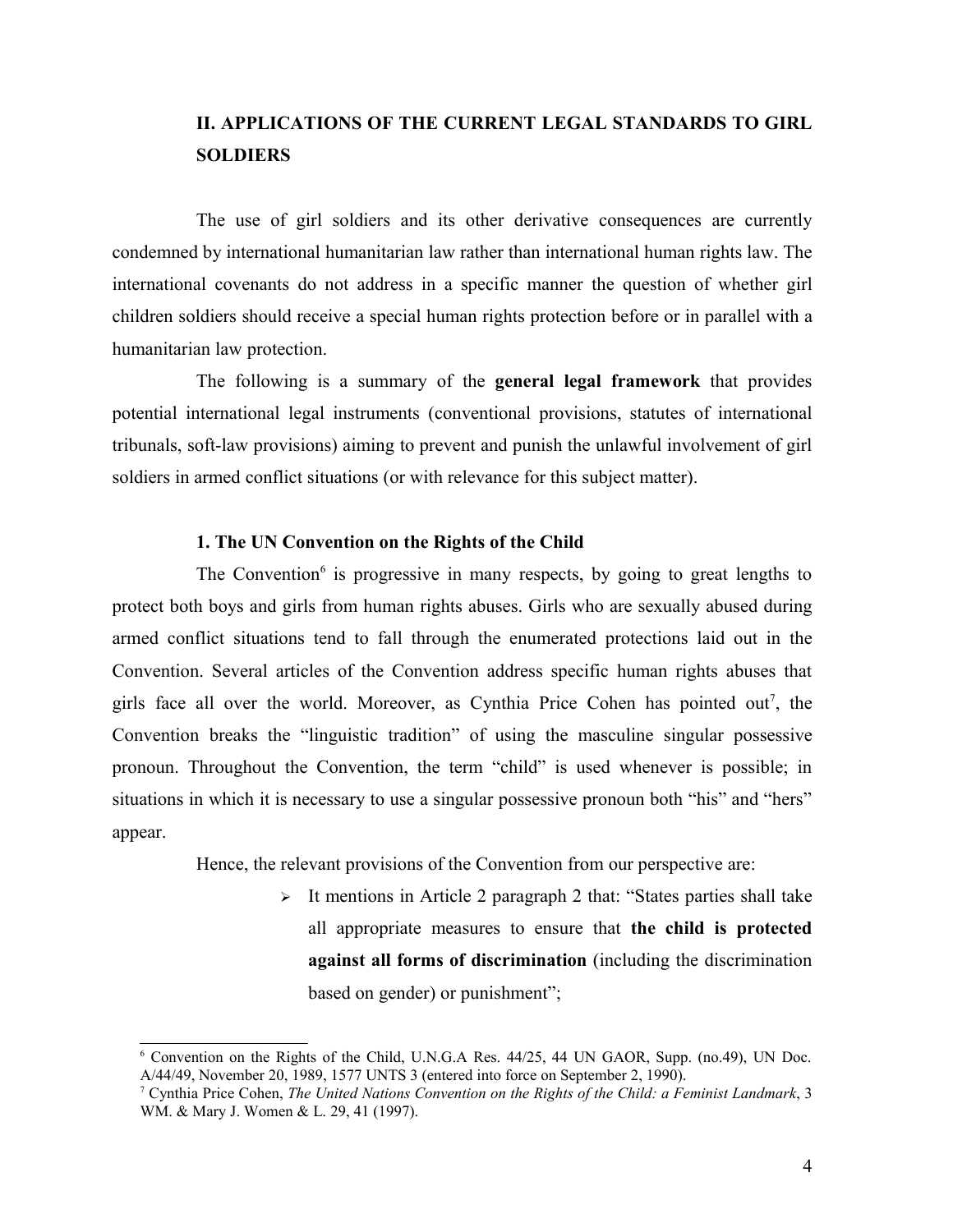- Article 3 paragraph 1 proclaims the **best interest of the child** in all actions concerning children;
- Article 8 regulates the "**right of the child to preserve his or her identity**, including nationality, name and family relations" (we will see further the consequences of the implications of children in hostilities with respect to the risk of losing identity);
- $\triangleright$  Article 24 speaks about the right of the child to the enjoyment of the highest attainable **standard of health** and to facilities for the treatment of illness and rehabilitation of health;
- Article 32 offers children protection from **economic exploitation**;
- Article 33 aims at protecting the children from the illicit **use of narcotic drugs** and psychotropic substances;
- Article 34 regulates the obligation of the States parties to **protect the child from all forms of sexual exploitation and sexual abuse**;
- $\triangleright$  Article 36 requires the protection of the child against all forms of exploitation prejudicial to any aspects of the child's welfare;
- Article 38 which deals specifically with the **children involved in hostilities** and the application of the relevant rules of international humanitarian law<sup>[8](#page-4-0)</sup>;
- $\triangleright$  Article 39 requires the promotion of physical and psychological **recovery and social reintegration** of a child victim to armed conflicts.

An interesting remark concerns the corroboration of Article 3 which proclaims the best interest of the child with Article 38 that obliges Parties to respect and ensure respect of international humanitarian law applicable to them in armed conflicts which are relevant to the child. The *travaux preparatoires* of the Convention revealed that one of the issues of controversy and, perhaps, the hotly debated questions, during the drafting process, was the age at which children should be permitted to take part in armed conflict<sup>[9](#page-4-1)</sup>. Moreover,

<span id="page-4-0"></span><sup>&</sup>lt;sup>8</sup> Article 38 (2) mentions that "States Parties shall take feasible measures to ensure that persons who have not attained the age of fifteen years do not take a direct part in hostilities."

<span id="page-4-1"></span><sup>&</sup>lt;sup>9</sup> H. Steiner, Ph. Alston, *International Human Rights in context – text and materials*, 2<sup>nd</sup> ed, Oxford University Press, 2000.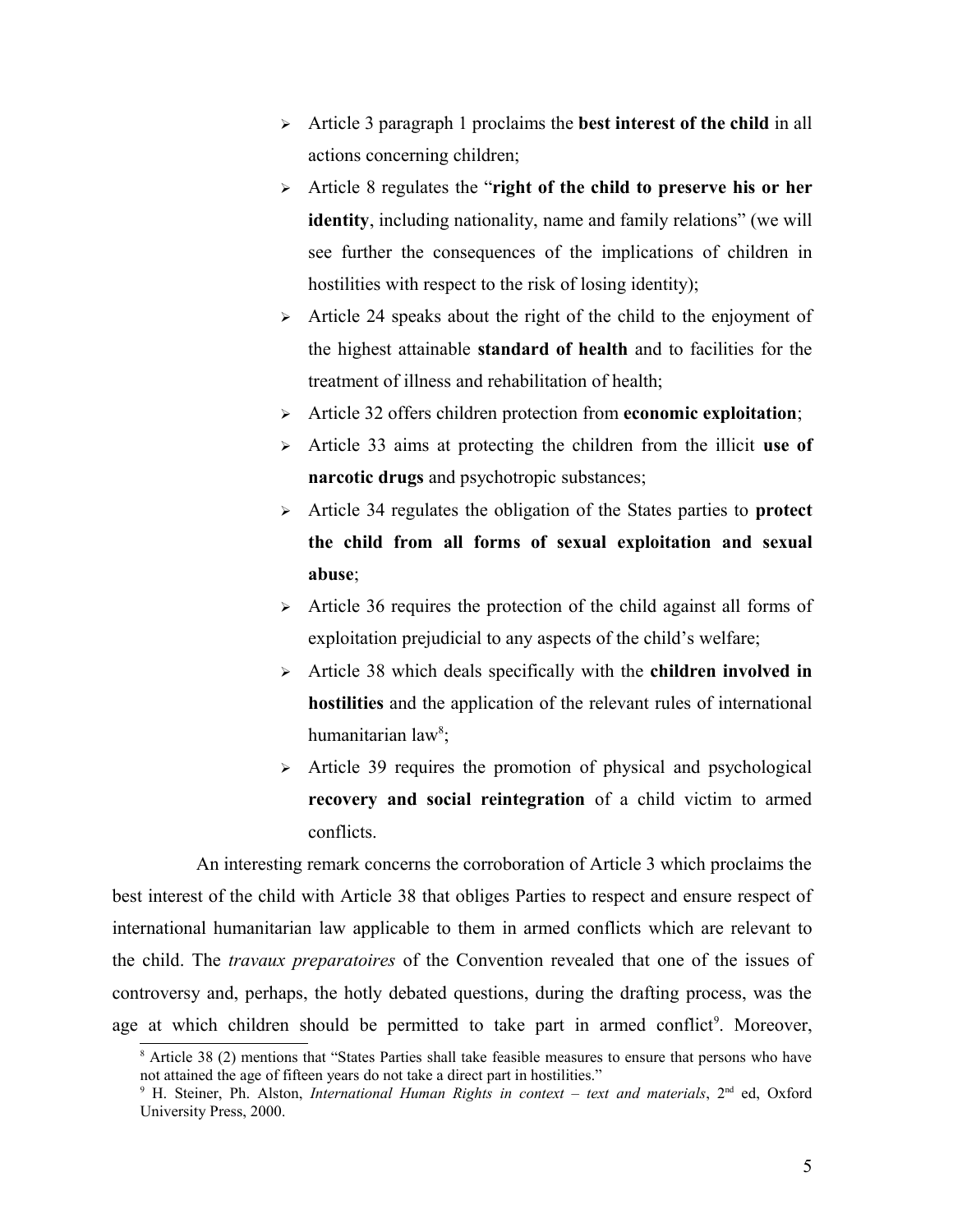Germany's declaration at ratification of the Convention mentions that: "The Government regrets the fact that, under Article 38 (2) of the Convention, even fifteen-years-old may take part in hostilities as soldiers, because this age limit is incompatible with the consideration of a child's best interest as of Article 3 (1) of the present Convention."

2. **The Optional Protocol to the Convention on the Rights of the Child on the Involvement of the Children in Armed Conflict<sup>[10](#page-5-0)</sup> does not specifically address the** plight of female child soldiers, but focuses instead on raising the minimum age of lawful participation in armed combat.

3. **The Optional Protocol to the Convention on the Rights of the Child on the Sale of Children, Child Prostitution and Child Pornography[11](#page-5-1)** offers significant protection for girl children from sexual abuse, but fails to tie the sexual abuse of girls to their roles in armed combat.

### 4. **The African Charter on the Rights and Welfare of the Child**

The African Charter<sup>[12](#page-5-2)</sup> does offer significant protection for child soldiers; also, it does prohibit sexual exploitation (Article 27). However, unlike the Convention on the Rights of the Child, the traditional masculine singular pronoun is used interchangeably with "his/her" through the text.

## **5. The Geneva Conventions and the two Additional Protocols to the 1949 Geneva Conventions**

The Geneva Conventions<sup>[13](#page-5-3)</sup> offer specific protection for civilians, including children, in both international and non-international conflicts.

<span id="page-5-0"></span><sup>&</sup>lt;sup>10</sup> The Optional Protocol to the Convention on the Rights of the Child on the Involvement of Children in Armed Conflict, May 25, 2000, U.N. GAOR, U.N. Doc. A/54/RES/263 (entered into force on February 12, 2002).

<span id="page-5-1"></span><sup>&</sup>lt;sup>11</sup> The Optional Protocol to the Convention on the Rights of the Child on the Sale of Children, Child Prostitution and Child Pornography, May 25, 2000, G.A. Res. 263, U.N. GAOR, 54<sup>th</sup> session, Annex II, U.N. Doc. A/RES/54/263 (entered into force on January 18, 2002).

<span id="page-5-2"></span><sup>&</sup>lt;sup>12</sup> African Charter on the Rights and Welfare of the Child, 1990, OAU Doc. CAB/LEG/24.9/49 (entered into force on November 29, 1999).

<span id="page-5-3"></span> $<sup>13</sup>$  Geneva Conventions: Convention (I) for the amelioration of the conditions of the wounded and the sick</sup> in armed forces in the field, Geneva, 12 August 1949; Convention (II) for the amelioration of the conditions of wounded, sick and shipwrecked members of armed forces at sea, Geneva, 12 August 1949; Convention (III) relative to the treatment of prisoners of war, Geneva, 12 August 1949 and Convention (IV) relative to the protection of civilian persons in time of war, Geneva, 12 August 1949, 75 U.N.T.S. 31.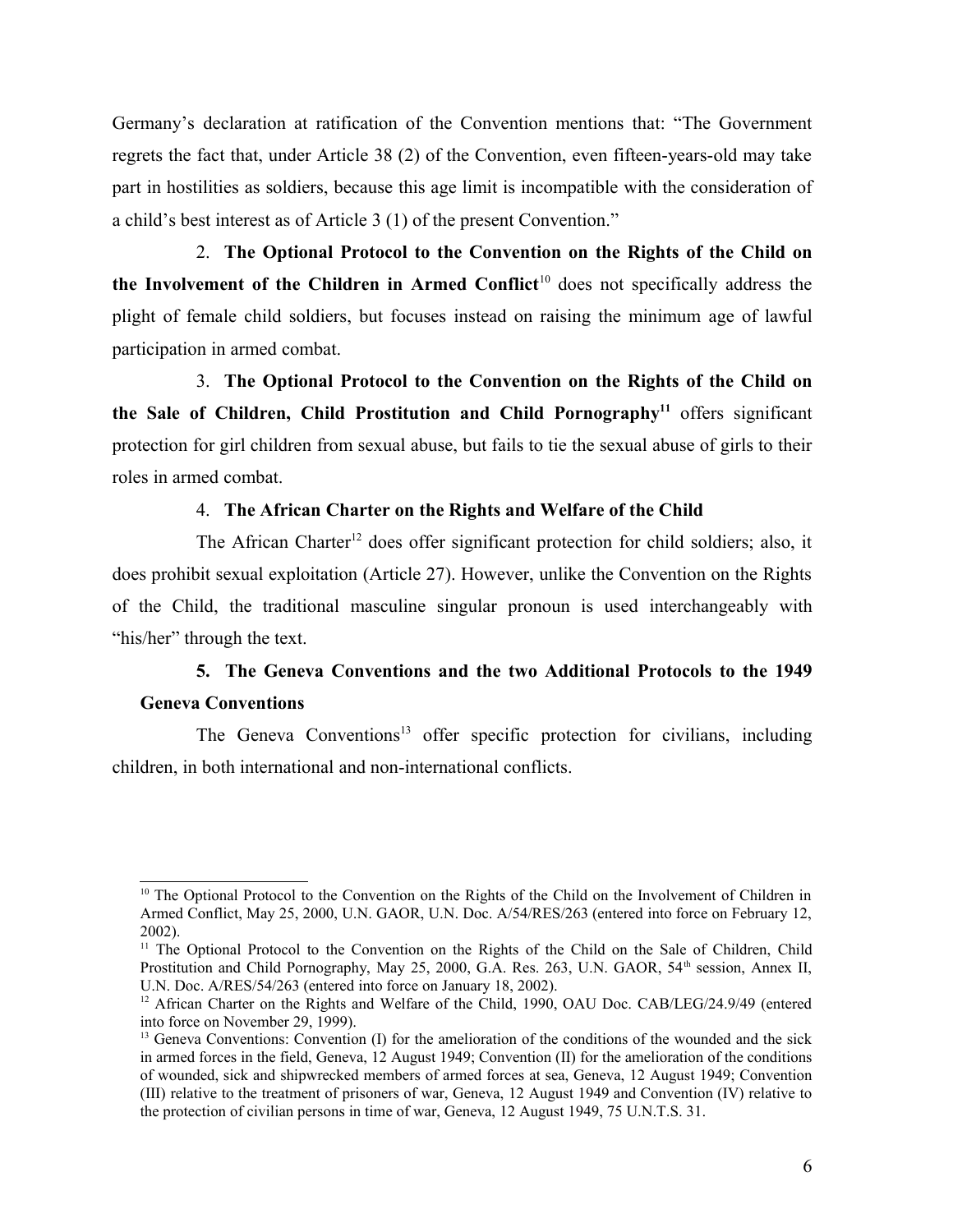Additional Protocol  $I^{14}$  $I^{14}$  $I^{14}$  prohibits the recruitment of children (under 15) for participation in direct hostilities in international conflicts (Article 77).

Protocol  $II<sup>15</sup>$  $II<sup>15</sup>$  $II<sup>15</sup>$  prohibits children (under 15) in non-international conflicts from being recruited or allowed to participate, directly or indirectly, in hostilities, including voluntary enlistment (Article 4).

**6.** The International Labor Organization **Convention no.182 on the Prohibition and Immediate Action for the elimination of the Worst Forms of Child Labor[16](#page-6-2)** defines forced and compulsory recruitment of children in armed conflict as one of the worst forms of child labor.

**7. The Convention on the Elimination of all forms of Discrimination against Women[17](#page-6-3)** protects women's rights and consequently can protect girls in a derivative fashion. The Convention provides, for example, the right of women to enter into marriage with their free and full consent. The Convention also prohibits child marriage.

### **8. The UN Security Council Resolution 1325 on Women, Peace and Security**

The Security Council Resolution<sup>[18](#page-6-4)</sup> is the first resolution ever passed by the Security Council that specifically addresses the impact of war on women and girls, and their contributions to conflict resolution and sustainable peace. Also, another important feature brought by the Resolution is the provision that stresses the need to implement fully international humanitarian and human rights law that protects the rights of women and girls during and after conflicts. In its follow up Reports from  $2002^{19}$  $2002^{19}$  $2002^{19}$  and  $2004^{20}$  $2004^{20}$ , on the full implementation of the UNSC Resolution 1325 (2000), the UN Secretary General observes the fact that the protections available under international human rights law apply to women

<span id="page-6-0"></span><sup>&</sup>lt;sup>14</sup> Protocol Additional to the Geneva Conventions of 12 August 1949, and relating to the protection of victims of international armed conflicts (Protocol I), adopted on 8 June 1977 by the Diplomatic Conference on the Reaffirmation and Development of International Humanitarian Law applicable in Armed Conflicts, UN Doc.a/32/144 Annex I, 1125 UNTS no.17512 (entered into force on 7 December 1978).

<span id="page-6-1"></span><sup>&</sup>lt;sup>15</sup> Protocol Additional to the Geneva Conventions of 12 August 1949, and relating to the protection of victims of non-international armed conflicts (Protocol II), adopted on 8 June 1977 by the Diplomatic Conference on the Reaffirmation and Development of International Humanitarian Law applicable in Armed Conflicts, UN Doc.a/32/144 Annex II, 1125 UNTS no.17512 (entered into force on 7 December 1978).

<span id="page-6-2"></span><sup>&</sup>lt;sup>16</sup> International Labor Organization Convention no.182 on the Prohibition and Immediate Action for the Elimination of the Worst Forms of Child Labor, 1999.

<span id="page-6-3"></span><sup>&</sup>lt;sup>17</sup> Convention on the Elimination of All Forms of Discrimination against Women, December 18 1979, 1249 U.N.T.S. 13 (entered into force on September 3, 1981).

<span id="page-6-4"></span><sup>&</sup>lt;sup>18</sup> UNSC S/RES/1325 (2000) on Women, Peace and Security.

<span id="page-6-5"></span><sup>&</sup>lt;sup>19</sup> United Nations, Report of the Secretary General on women, peace and security, S/2002/1154.

<span id="page-6-6"></span><sup>&</sup>lt;sup>20</sup> United Nations, Women and Peace and Security, Report of the Secretary-General, S/2004/814.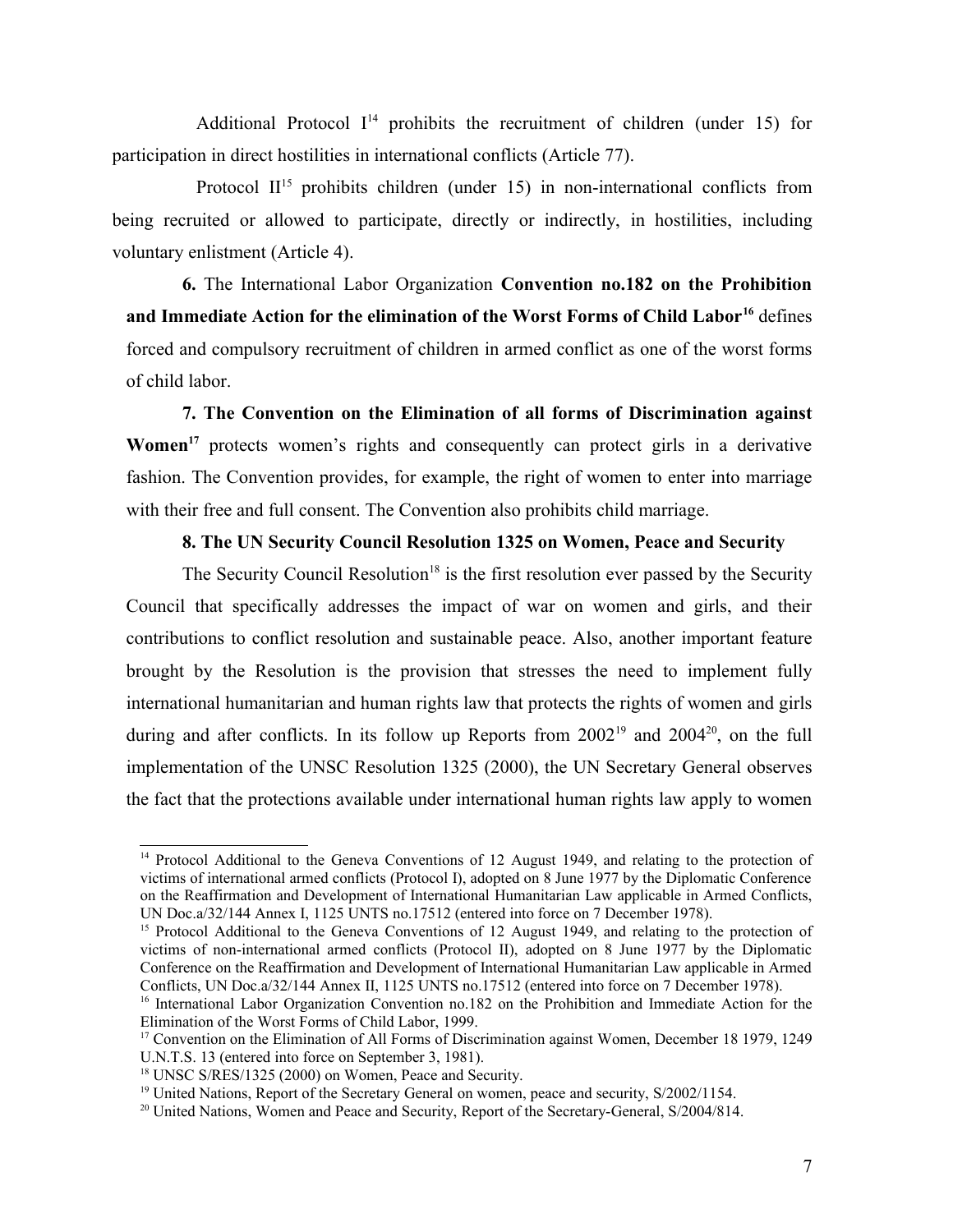and girls on the basis of non-discrimination and also recognizes the contribution brought by other international covenants (the Geneva Convention in the field of humanitarian law; the statutes of international criminal tribunals etc). It nevertheless reveals the fact that other forms of violation affecting women and girls need to be adequately acknowledged in the legal regime. It also points out that the reality on the ground is that humanitarian and human rights law are blatantly disregarded by parties to conflicts and women and girls continue to be subject to sexual and gender-based violence and other human rights violations.

While neither of the above conventional provisions offer specific regulations over the involvement and participation of girl soldiers in the hostilities, the jurisprudence of the relevant international criminal tribunals and their statutes create a more defined and specific indication of a need for additional protection of the girl soldiers.

### **9. The Rome Statute of the International Criminal Court**

The Statute<sup>[21](#page-7-0)</sup> states, in its Article 8 (2) (e) (vi), that rape, sexual slavery and other forms of sexual violence perpetrated in non-international wars can be considered war crimes and prosecuted in the ICC. In tying sexual violence to the experience of war, the Rome statute furthers the understanding of the experiences of girl soldiers in the international legal area.

# **10. The Statutes of the International Tribunal for the Former Yugoslavia (ITFY), the International Criminal Tribunal for Rwanda (ICTR) and the Sierra Leone Special Court (SLSC)**

Indirectly, by means of interpretation, the statutes of the above mentioned international tribunals offer instruments of punishment in case of unlawful involvement of girl children in armed conflicts.

All of the above documents prohibit the crimes against humanity (Article 5 of the Statute of the Tribunal for former Yugoslavia, Article 4 of the Tribunal for Rwanda and Article 3 of the Sierra Leone Special Court).

<span id="page-7-0"></span><sup>&</sup>lt;sup>21</sup> The Rome Statute of the International Criminal Court, July 1998, U.N. Doc. A/CONF (entered into force on July 1, 2002).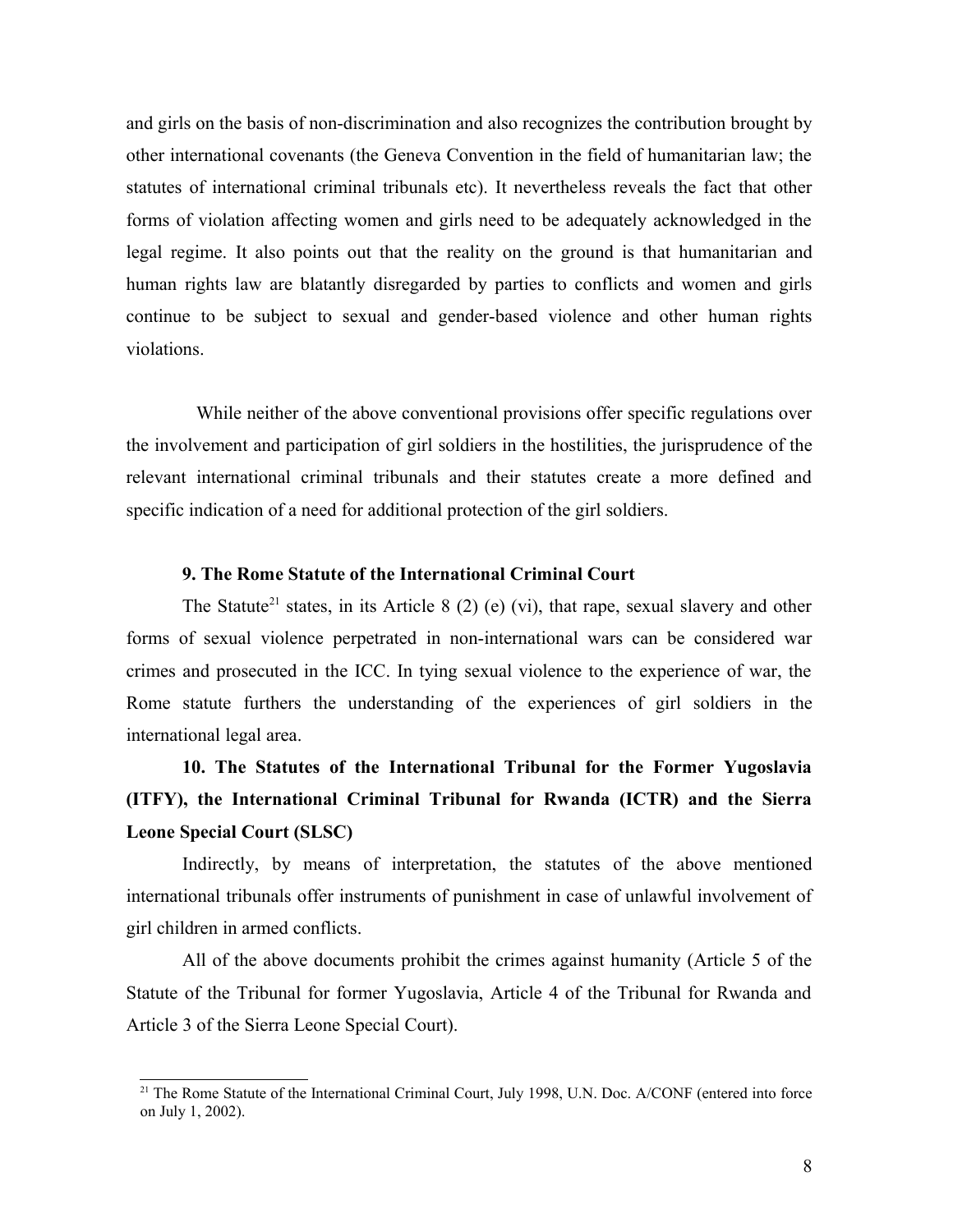The **Statute of the Rwanda Tribunal** brings an important novel feature of the indictments for crimes against humanity through **letter (e) of Article 4** which stipulates among the crimes against humanity "the violations of Article 3 common to the Geneva Conventions and of Additional Protocol II, violations that shall include "outrages upon personal dignity, in particular humiliating and degrading treatment, rape, enforced prostitution and any form of indecent assault".

This represents a strong attention to sexual crimes, particularly systematic sexual violence against women. Mass rape and other organized forms of sexual violence and humiliation have been frequent and often used as instruments of fear, shame and ethnic cleansing.<sup>[22](#page-8-0)</sup>

A similar provision is also found in the Sierra Leone Special Court Statute. In addition, Articles 4 and 5 of the Statute of the Sierra Leone Court introduce important regulations over the subject matter.

Hence, Article 4 lists as "serious violation of international humanitarian law":

"- Intentionally directing attacks against the civilian population as such or against individual civilians not taking direct part in hostilities;

- Conscripting or enlisting children under the age of 15 years into armed forces or groups or using them to participate actively in hostilities."

Article 5 – "Crimes under Sierra Leonean law" enlarges the jurisdiction *in rem* of the Court, stipulating that the Special Court shall have the power to prosecute persons who have committed under Sierra Leonean law:

"[…] a) Offences relating to the abuse of girls under the Prevention of Cruelty to Children Act, 1926 (Cap. 31):

- i. Abusing a girl under 13 years of age, contrary to section 6;
- ii. Abusing a girl between 13 and 14 years of age, contrary to section 7;
- iii. Abduction of a girl for immoral purposes, contrary to section 12."

<span id="page-8-0"></span><sup>22</sup> *Prosecutor v. Akayesu*, Trial Chamber, International Criminal Tribunal for Rwanda, 1998, Case no. ICTR-96-4-T.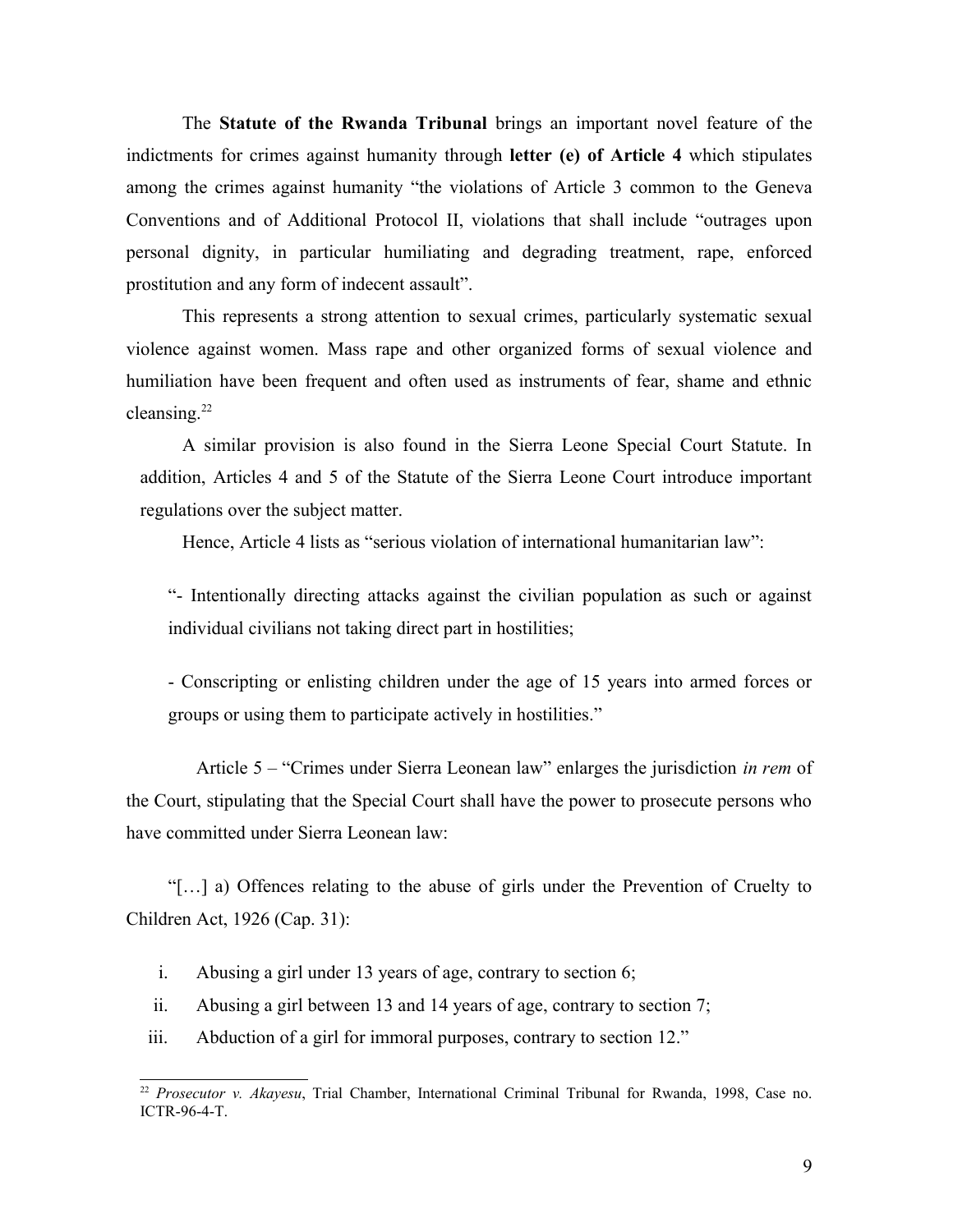**12.** Other **soft law instruments**, such as the **"Paris Principles and Guidelines on Children Associated with Armed Forces or Armed Groups"** or its predecessor **"Cape Town Principles and Best Practices on the Prevention and Recruitment of Children into the Armed Forces and on Demobilization and Social Reintegration of Child Soldiers in Africa"** outline the importance of a special treatment for girl soldiers. At section 4, the Paris Principles state that "it is important that the differences between girls' and boys' experiences are understood and taken into account by all actors and that programming for children who are or who have been associated with armed forces or armed groups explicitly reflects the particular situation of both girls and boys."<sup>[23](#page-9-0)</sup>

# **III. GIRLS' INVOLVEMENT IN ARMED CONFLICT SITUATIONS FROM RECRUITMENT TO POST CONFLICT SOCIAL REINTEGRATION STAGES - SPECIFICS ENCOUNTERED**

#### **Recruitment or use of girls in armed forces or groups**

The use of girls as "wives" for combatants or other forced sexual relations, actual forced marriage and the use of girls for domestic labor or logistical support in armed conflict constitute acts of recruitment or use and can be thus contrary to fundamental human rights and humanitarian law and standards if not also contrary to the national law.

One important dimension from this perspective is the **voluntary recruitment** issue with respect to girl soldiers. What are the reasons behind girls volunteering in armed forces or groups? Many of them for the same reasons as for boys' joining also lead or drive girls to join armed forces or armed groups without being abducted or physically forced.

However, there are also some particular factors or ones that are stronger or more prevalent amongst girls. These include:

- domestic exploitation or abuse;
- their own protection: given the high level of physical and sexual abuse of girls in some current armed conflicts, the decision to take up arms rather than waiting to be raped or killed is a rationale decision for teenage girls;

<span id="page-9-0"></span><sup>&</sup>lt;sup>23</sup> The Paris Principles, Principles and Guidelines on Children Associated with Armed Forces or Armed Groups, para 4.1, February 2007.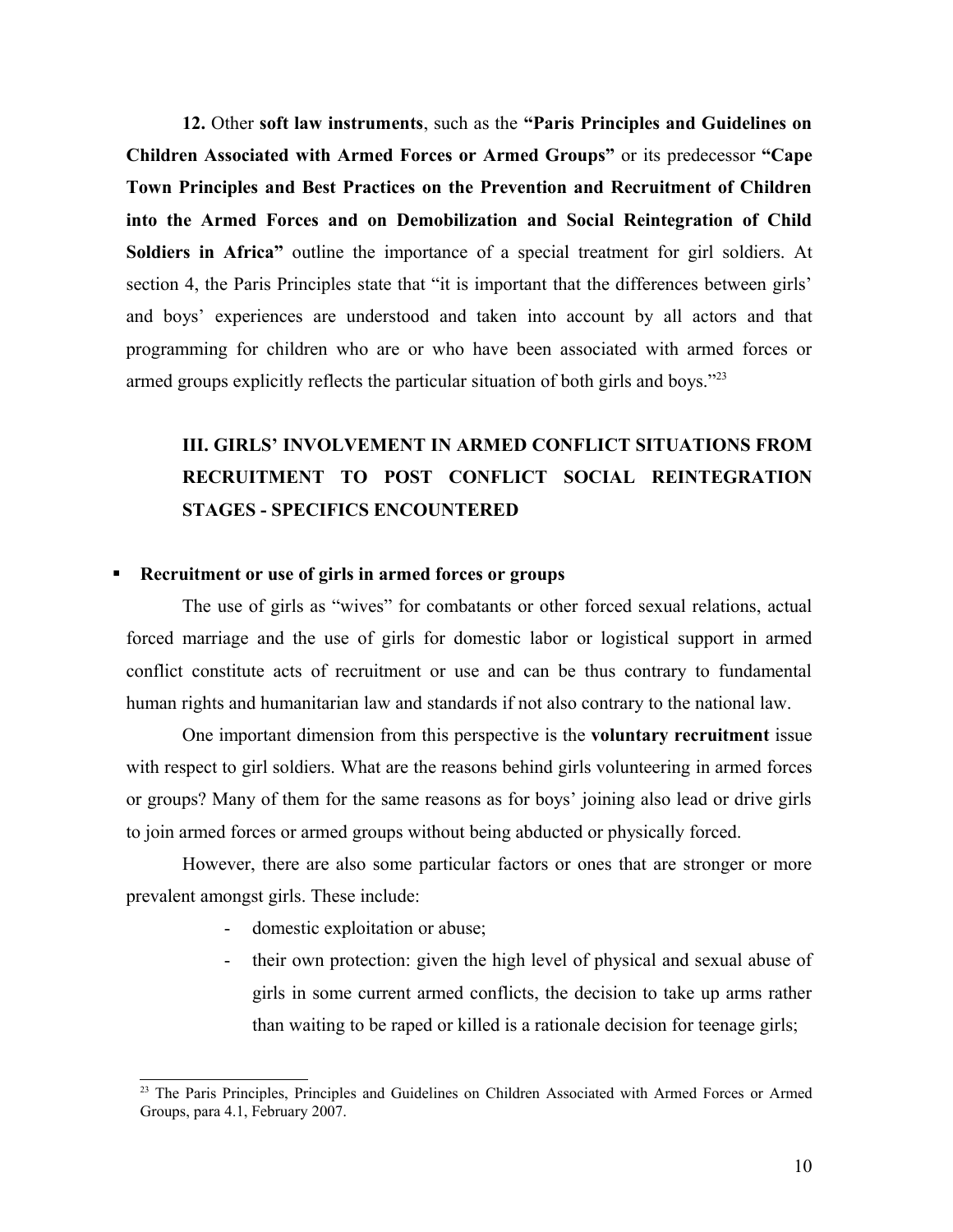- finally, some girls join because they specifically want to prove their equality with boys. $24$ 

### **Direct and active participation in hostilities**

Clearly the participation of children in hostilities is outlawed by international humanitarian law, human rights law and international criminal law. I will not tackle this issue, but I will rather focus on the application of this rule to girl soldiers.

The main general understanding is that a **direct participation** describes "acts which by their nature and purpose are intended to cause actual harm to the personnel and equipment of the armed forced" (Commentary to the Additional Protocol of the Convention on the Rights of the Child). During the negotiation process of the ICC Statute it was argued that the expression "participate actively" covers not only direct participation in combat activities but also military-related activities such as scouting, spying, sabotage, working as couriers, bringing military suppliers to the frontline, acts that are mainly provided by girls during hostilities. As a result of the definition of "participation" that covers many activities and is therefore not limited to taking a direct part in combat or deployment to the frontlines, the activities of such girls fall within the remit of the proscription and those using them can be prosecuted for doing so. $25$ 

### **Indirect participation in hostilities**

Both direct and indirect participation of the children in the hostilities are forbidden by the international law, although for the indirect participation in hostilities one may affirm that there is a lack of clear prohibition.

Most activities in which girls are involved are related to domestic labor, such as cooking, fetching water and wood, cleaning and caring for the sick and wounded.<sup>[26](#page-10-2)</sup> Although these activities are vital for group survival in terms of logistics and important for the continuation of fighting as it sustains the armed group, they are unlikely to fall within the scope of the definition of indirect participation. It is also contended that providing sexual services is inevitably part of a girl's "duty" within the armed group. Moreover, their lives are

<span id="page-10-0"></span><sup>24</sup> Rachel Brett, *Girl Soldiers: Challenging the Assumptions*, Quaker United Nations Office, 2002.

<span id="page-10-1"></span><sup>25</sup> Noëlle Quénviet, *Girl Soldiers and Participation in Hostilities*, African Journal of International and Comparative Law, 2008.

<span id="page-10-2"></span><sup>&</sup>lt;sup>26</sup> Report of the Preparatory Committee on the Establishment of an International Criminal Court, Draft Statute and Draft Final Act, UN Doc. A/Conf.183/2/Add, 14 April 1998.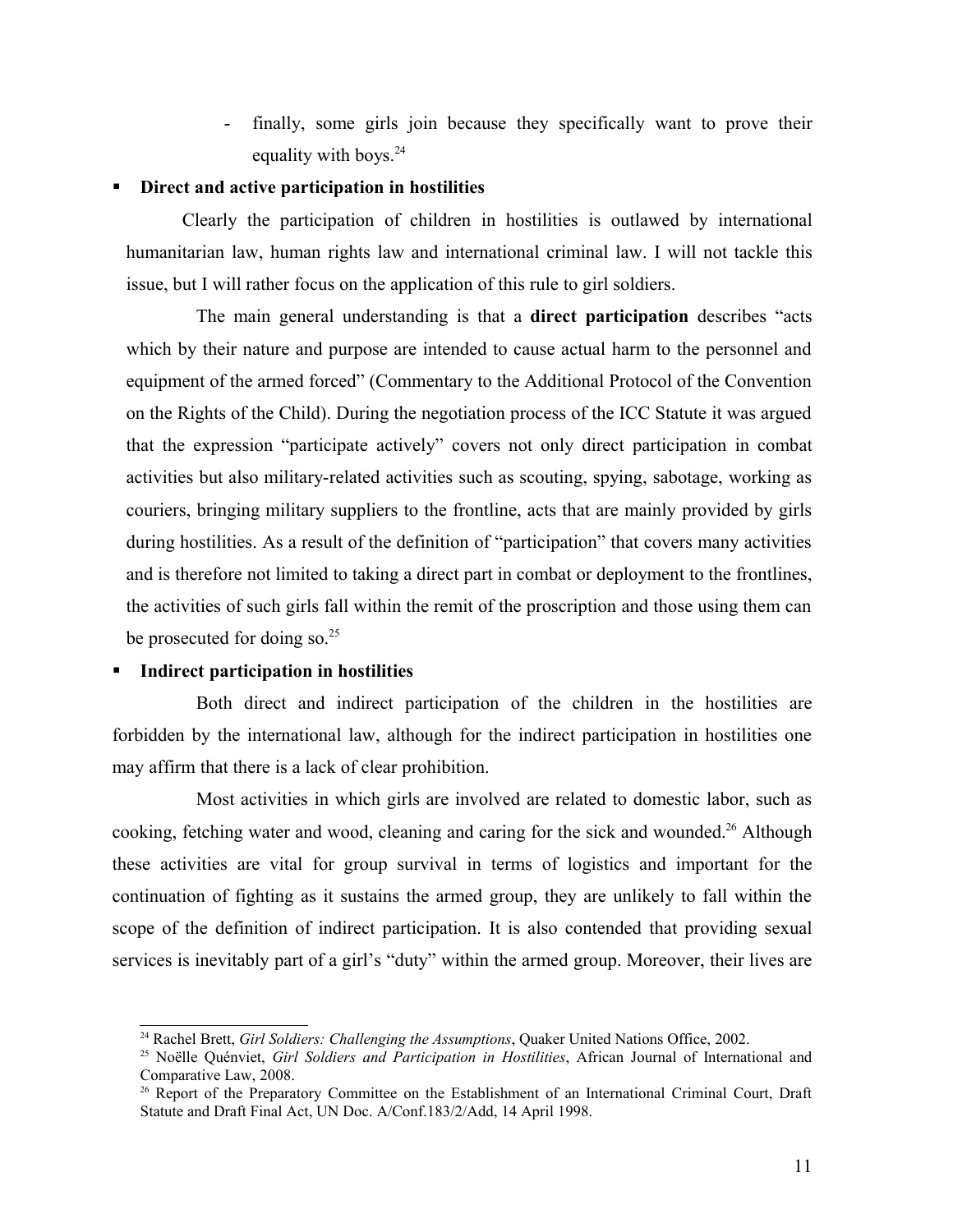exposed to different forms of violence including gender-based violence (gang rapes, sexual torture etc). Such activities cannot be viewed as participation in the hostilities.

As Webster explains "the problem of child soldiers plagues boys and girls, but it disproportionately harms girls, who often stomach the additional indignity of sexual slavery and forced marriage to the leaders of armed forces."<sup>[27](#page-11-0)</sup>

It is often argued that the language used both in international humanitarian law as well as in human rights law perpetuates an understanding of the child soldier as combatant, excluding girls because of perceptions that they hold only non-combatant roles. Yet, there is no doubt that a broad interpretation of active/direct participation allows for the inclusion of most girls' activities within the prohibitive provisions. Moreover, as previously underlined, girls are indirectly participating in hostilities, again a violation of international humanitarian law, human rights and criminal law.<sup>[28](#page-11-1)</sup>

Strictly speaking, one must examine on a case by case basis what was the focus of their activities in order to qualify their participation in the conflict. As the ICTY observed in *Tadic* case, "it is unnecessary to define exactly the line dividing those taking an active part in hostilities and those who are not so involved. It is sufficient to examine the relevant facts of each victim and to ascertain whether, in each individual's circumstances, that person was actively involved in hostilities at the relevant time."[29](#page-11-2)

### **Post conflict issues – protection of girls who have been associated with armed forces or armed groups; release and reintegration aspects**

As the above quoted Mary-Jane  $F\alpha x^{30}$  $F\alpha x^{30}$  $F\alpha x^{30}$  would note: Former girl soldiers are stakeholders in the future of their developing and troubled states. Ironically, due to the stigma of their past lives, in post-conflict settings they will be more visible than they ever were during conflict.

Thus it is well known that many girls give birth during or after their time with an armed force or armed group. The surviving children are likely to face numerous child

<span id="page-11-0"></span><sup>27</sup> T. Webster, *Babes with arms: International law and child soldiers*, 39 George Washington International Law Review (2007).

<span id="page-11-1"></span><sup>28</sup> Noëlle Quénviet, *Girl Soldiers and Participation in Hostilities*, African Journal of International and Comparative Law, 2008.

<span id="page-11-2"></span><sup>29</sup> *Prosecutor v. Tadic*, Appeals Chamber, International Criminal Tribunal for the Former Yugoslavia, 1995 Case no. IT-94-1-AR72, 2 October 1995

<span id="page-11-3"></span><sup>30</sup> M-J. Fox, *supra note 3*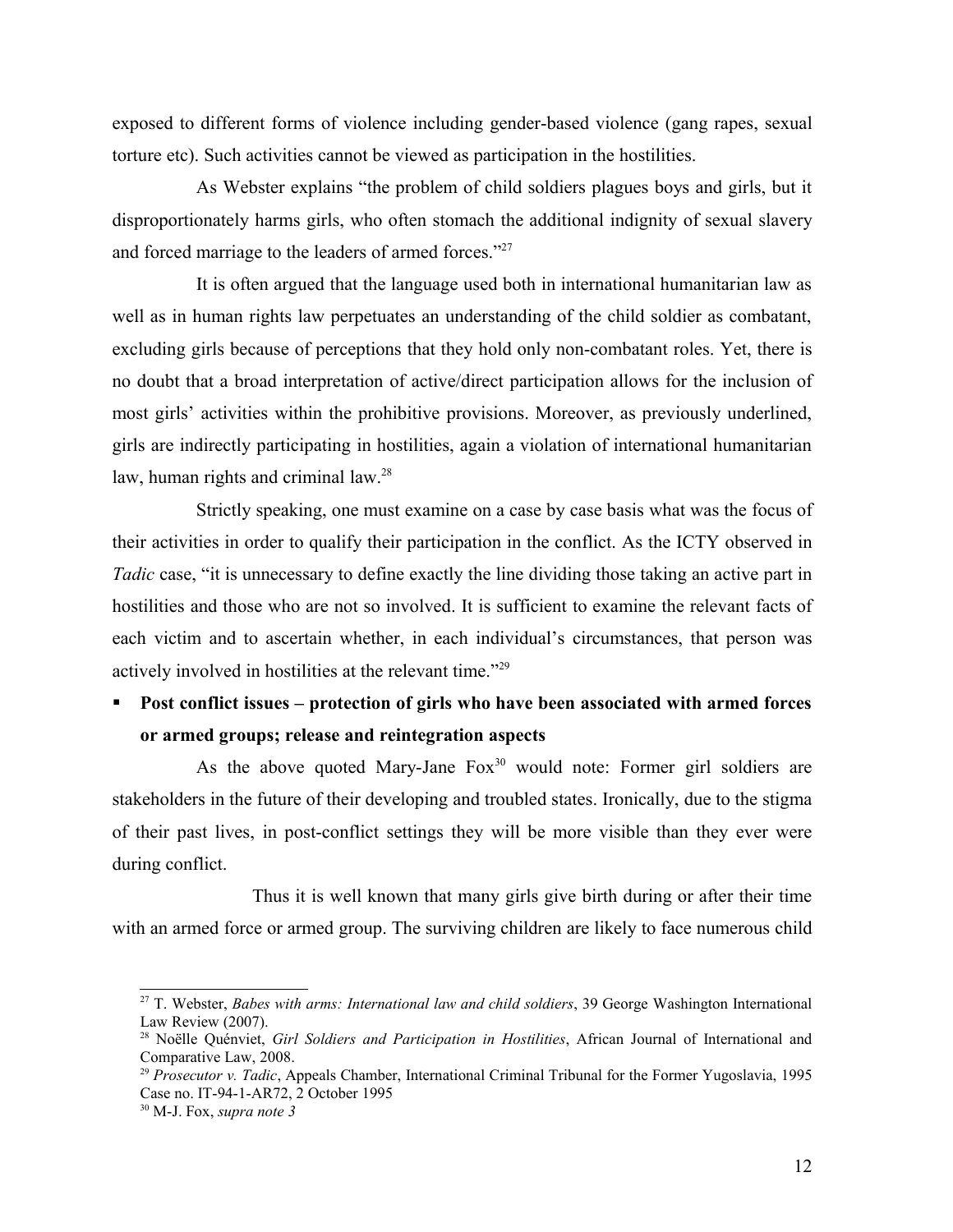protection problems, starting with health problems, the risk of a lost identity, nationality or family.

**Reintegration** for girls also raises several issues. Girls face specific consequences from their time in armed forces or armed groups. The stigma facing girls is fundamentally different in kind – it lasts much longer, is critically more difficult to reduce and is more severe.

According to the Paris Principles, the same protection should be applicable to the **release of children** from armed forces and armed groups regardless of whether they are within or outside their country of origin or habitual residence. Girls may often remain in the same armed forces or armed groups while boys are released due, in many cases, to the view that as "wives" or in other domestic roles, girls are not in the same category of "child soldiers" as boys.

### **IV. CONCLUSIONS**

The extent of the girl soldier phenomenon is an emerging one and the international legal context does not yet address it adequately. The majority of the international community admits the necessity of a human rights and humanitarian law protection.

Nevertheless, while it still oscillates between the legal protection of women and the legal protection of children without a clearly separated delimitation of its own, the international protection of the girl soldiers has not gathered, up till now, a firm consensus towards a additional protection from a human rights law perspective.

On the other hand, opinions are better defined towards a further and improved protection of the girl soldiers from the humanitarian law perspective, considering the high level of risk and exposure and, also, the higher vulnerability that girl child soldiers face during and after armed conflict situations.

Moreover, the international practice reveals that the humanitarian law provisions indicate a likeliness of a more rapid change and adaptation to the practical situations than the international human rights law.